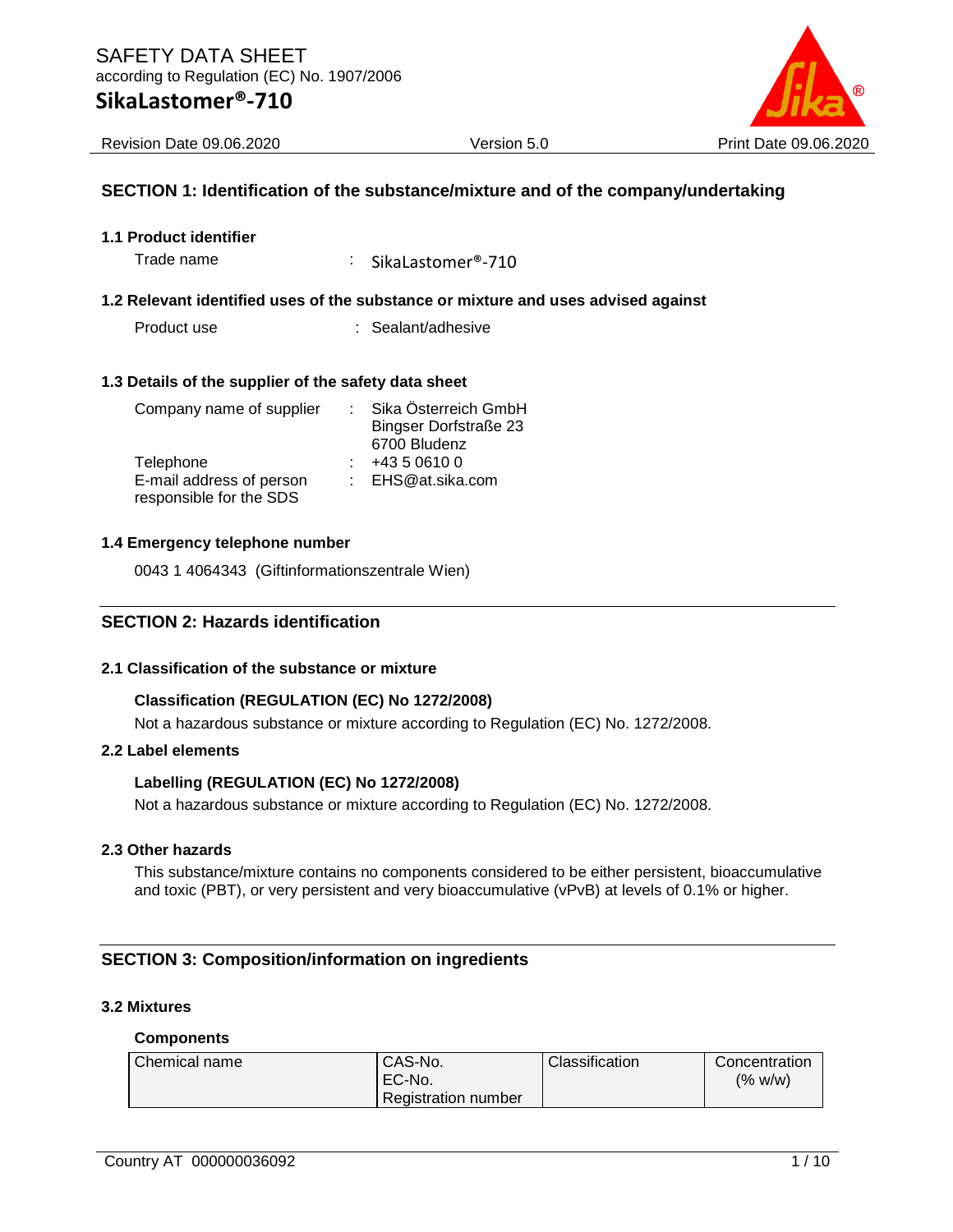# SAFETY DATA SHEET according to Regulation (EC) No. 1907/2006

# **SikaLastomer®-710**



| Hydrocarbons, C9-C11, n-<br>Flam. Liq. 3; H226<br>Not Assigned<br>$>= 10 - 20$<br>919-857-5        | Revision Date 09.06.2020          | Version 5.0 | Print Date 09.06.2020 |  |  |
|----------------------------------------------------------------------------------------------------|-----------------------------------|-------------|-----------------------|--|--|
| 01-2119463258-33-<br>Asp. Tox. 1; H304<br>aromatics<br>XXXX [corresponding]<br>group CAS 64742-48- | alkanes, isoalkanes, cyclics, <2% |             | STOT SE 3; H336       |  |  |

# **SECTION 4: First aid measures**

| 4.1 Description of first aid measures |                                                                                                                                                                                 |
|---------------------------------------|---------------------------------------------------------------------------------------------------------------------------------------------------------------------------------|
| General advice                        | No hazards which require special first aid measures.                                                                                                                            |
| If inhaled                            | Move to fresh air.                                                                                                                                                              |
| In case of skin contact               | Take off contaminated clothing and shoes immediately.<br>Wash off with soap and plenty of water.                                                                                |
| In case of eye contact                | Remove contact lenses.<br>Keep eye wide open while rinsing.                                                                                                                     |
| If swallowed                          | Do not induce vomiting without medical advice.<br>Rinse mouth with water.<br>Do not give milk or alcoholic beverages.<br>Never give anything by mouth to an unconscious person. |
|                                       | 4.2 Most important symptoms and effects, both acute and delayed                                                                                                                 |
| Symptoms                              | : See Section 11 for more detailed information on health effects<br>and symptoms.                                                                                               |
| <b>Risks</b>                          | No known significant effects or hazards.                                                                                                                                        |
|                                       | 4.3 Indication of any immediate medical attention and special treatment needed                                                                                                  |
| Treatment                             | Treat symptomatically.                                                                                                                                                          |

# **SECTION 5: Firefighting measures**

| 5.1 Extinguishing media      |                                                                                                                                          |
|------------------------------|------------------------------------------------------------------------------------------------------------------------------------------|
| Suitable extinguishing media | In case of fire, use water/water spray/water jet/carbon diox-<br>ide/sand/foam/alcohol resistant foam/chemical powder for<br>extinction. |

# **5.2 Special hazards arising from the substance or mixture**

Hazardous combustion prod-: No hazardous combustion products are knownucts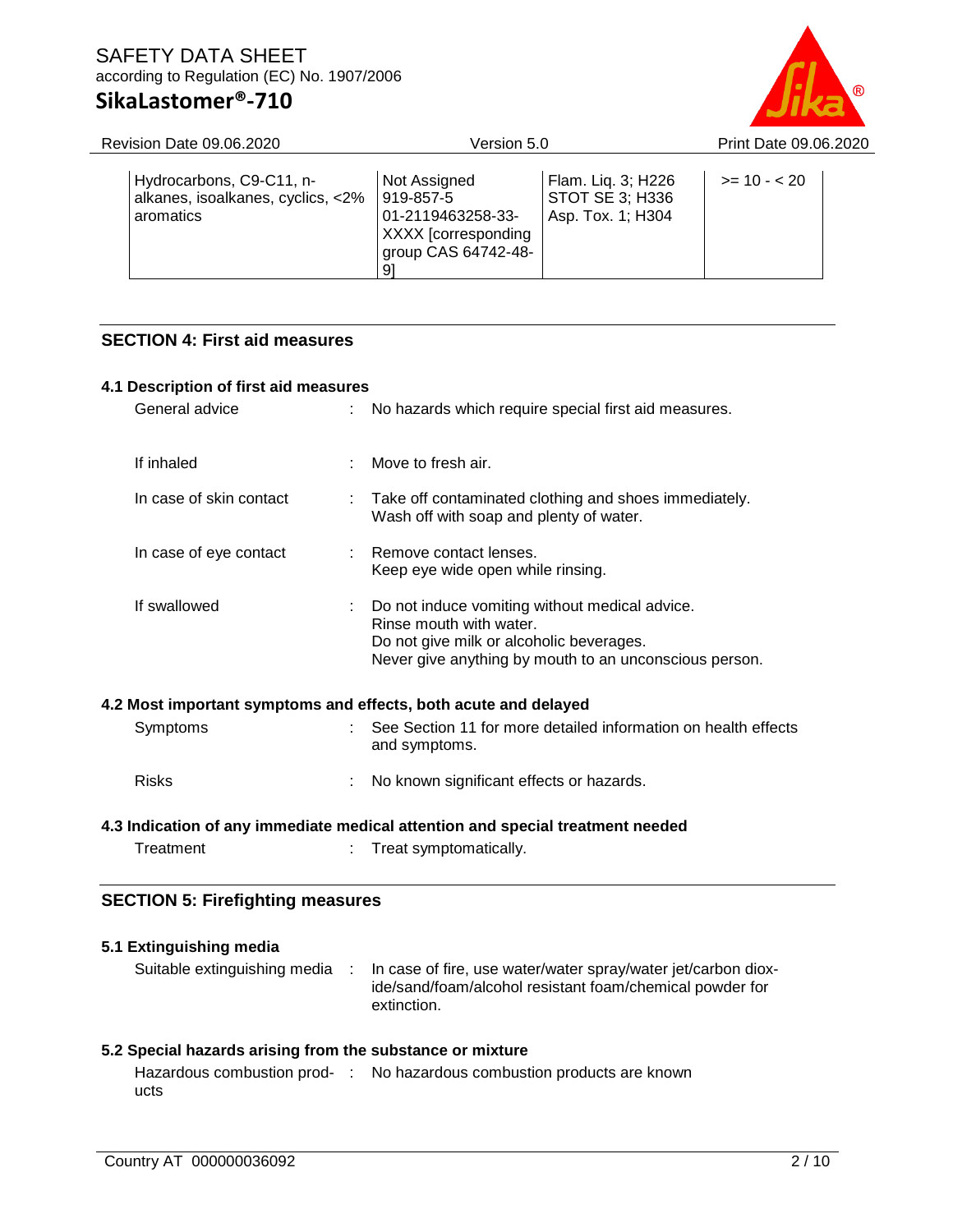# SAFETY DATA SHEET according to Regulation (EC) No. 1907/2006

# **SikaLastomer®-710**



| <b>Revision Date 09.06.2020</b>                          | Version 5.0                                                                                                  | Print Date 09.06.2020 |
|----------------------------------------------------------|--------------------------------------------------------------------------------------------------------------|-----------------------|
| 5.3 Advice for firefighters<br>for firefighters          | Special protective equipment : ln the event of fire, wear self-contained breathing apparatus.                |                       |
| Further information                                      | Standard procedure for chemical fires.                                                                       |                       |
|                                                          |                                                                                                              |                       |
| <b>SECTION 6: Accidental release measures</b>            |                                                                                                              |                       |
|                                                          |                                                                                                              |                       |
|                                                          | 6.1 Personal precautions, protective equipment and emergency procedures                                      |                       |
| Personal precautions                                     | : For personal protection see section 8.                                                                     |                       |
| 6.2 Environmental precautions                            |                                                                                                              |                       |
| Environmental precautions                                | : No special environmental precautions required.                                                             |                       |
| 6.3 Methods and material for containment and cleaning up |                                                                                                              |                       |
| Methods for cleaning up                                  | : Wipe up with absorbent material (e.g. cloth, fleece).<br>Keep in suitable, closed containers for disposal. |                       |

### **6.4 Reference to other sections**

For personal protection see section 8.

# **SECTION 7: Handling and storage**

| 7.1 Precautions for safe handling                                |    |                                                                                                                                                       |
|------------------------------------------------------------------|----|-------------------------------------------------------------------------------------------------------------------------------------------------------|
| Advice on safe handling                                          | ÷. | For personal protection see section 8.<br>No special handling advice required.<br>Follow standard hygiene measures when handling chemical<br>products |
| Advice on protection against :<br>fire and explosion             |    | Normal measures for preventive fire protection.                                                                                                       |
| Hygiene measures                                                 |    | : When using do not eat or drink. When using do not smoke.                                                                                            |
| 7.2 Conditions for safe storage, including any incompatibilities |    |                                                                                                                                                       |
| Requirements for storage<br>areas and containers                 | ÷  | Keep container tightly closed in a dry and well-ventilated<br>place. Store in accordance with local regulations.                                      |
| Advice on common storage                                         |    | No special restrictions on storage with other products.                                                                                               |
| Storage class (TRGS 510)                                         |    | : 10, Combustible liquids                                                                                                                             |
| Further information on stor-<br>age stability                    | ÷  | No decomposition if stored and applied as directed.                                                                                                   |
| 7.3 Specific end use(s)                                          |    |                                                                                                                                                       |
| Specific use(s)                                                  |    | : Consult most current local Product Data Sheet prior to any<br>use.                                                                                  |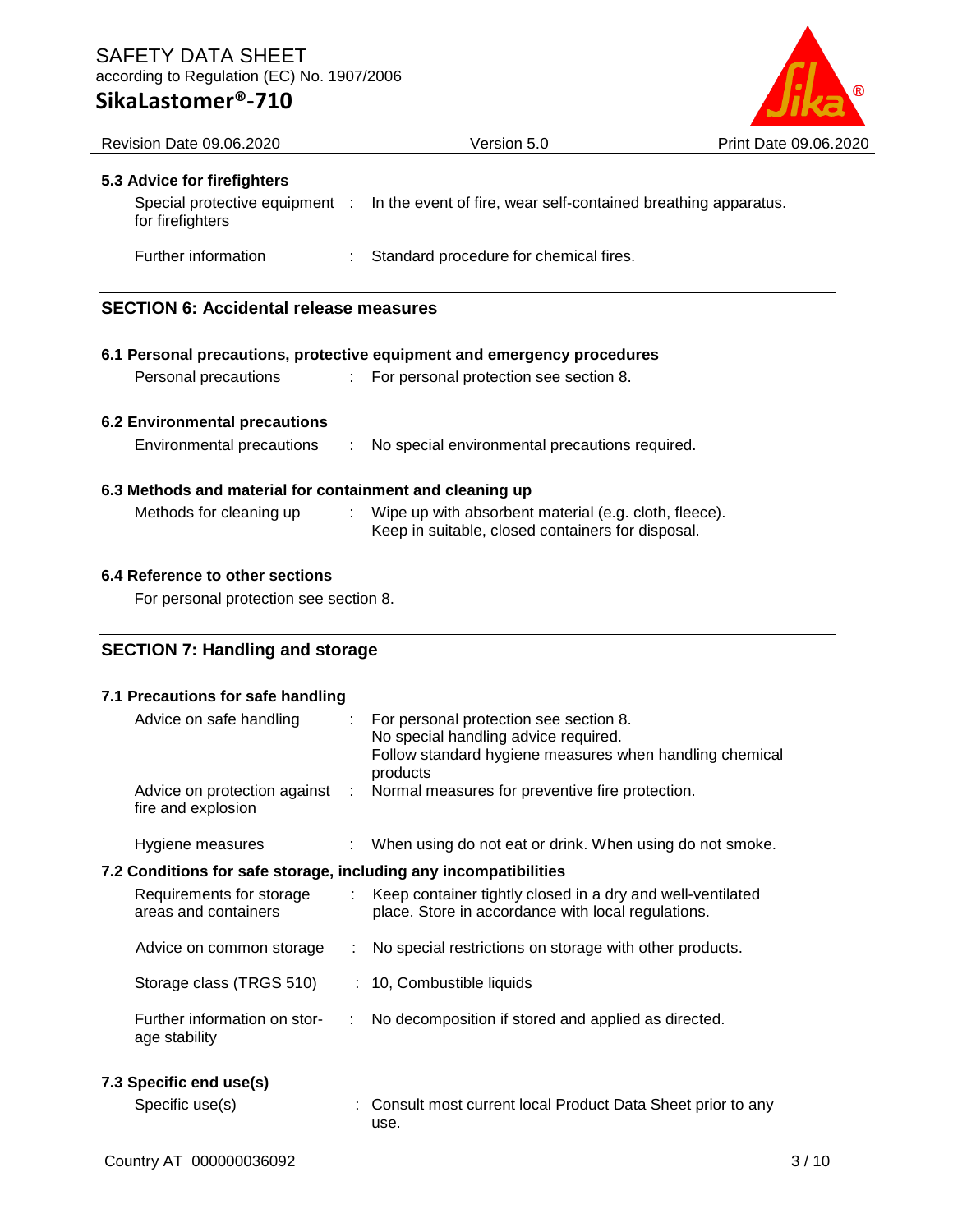# **SikaLastomer®-710**

Revision Date 09.06.2020 Version 5.0 Print Date 09.06.2020



# **SECTION 8: Exposure controls/personal protection**

#### **8.1 Control parameters**

Contains no substances with occupational exposure limit values.

#### **8.2 Exposure controls**

| Personal protective equipment          |                                                                                                                                                                                                                                    |
|----------------------------------------|------------------------------------------------------------------------------------------------------------------------------------------------------------------------------------------------------------------------------------|
| Eye protection<br>Hand protection      | Safety glasses<br>: Chemical-resistant, impervious gloves complying with an ap-<br>proved standard must be worn at all times when handling<br>chemical products. Reference number EN 374. Follow manu-<br>facturer specifications. |
|                                        | Butyl rubber/nitrile rubber gloves $(> 0.1$ mm)<br>Recommended: Butyl rubber/nitrile rubber gloves.                                                                                                                                |
| Skin and body protection               | Protective clothing (e.g. Safety shoes acc. to EN ISO 20345,<br>long-sleeved working clothing, long trousers). Rubber aprons<br>and protective boots are additionaly recommended for mixing<br>and stirring work.                  |
| Respiratory protection                 | : No special measures required.                                                                                                                                                                                                    |
| <b>Environmental exposure controls</b> |                                                                                                                                                                                                                                    |
| General advice                         | : No special environmental precautions required.                                                                                                                                                                                   |

# **SECTION 9: Physical and chemical properties**

#### **9.1 Information on basic physical and chemical properties**

| Appearance<br>Colour<br>Odour<br>Odour Threshold                        | ÷<br>÷ | paste<br>various<br>characteristic<br>No data available |
|-------------------------------------------------------------------------|--------|---------------------------------------------------------|
| рH                                                                      | t.     | Not applicable                                          |
| Melting point/range / Freezing : No data available<br>point             |        |                                                         |
| Boiling point/boiling range                                             | t.     | No data available                                       |
| Flash point                                                             |        | : 70 $^{\circ}$ C                                       |
| Evaporation rate                                                        |        | No data available                                       |
| Flammability (solid, gas)                                               | t.     | No data available                                       |
| Upper explosion limit / Upper :<br>flammability limit                   |        | No data available                                       |
| Lower explosion limit / Lower : No data available<br>flammability limit |        |                                                         |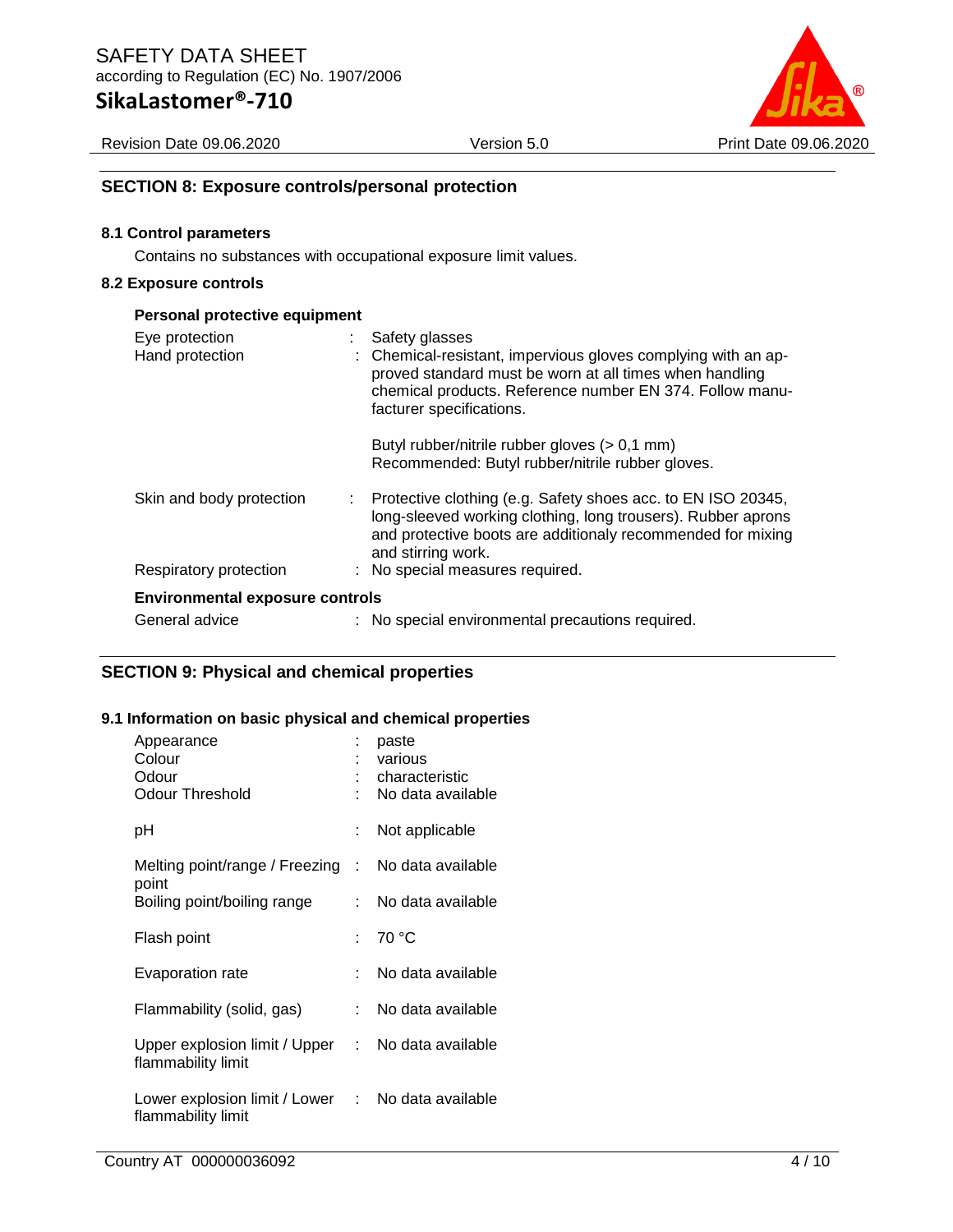# SAFETY DATA SHEET according to Regulation (EC) No. 1907/2006

# **SikaLastomer®-710**



| Revision Date 09.06.2020                                              |                             | Version 5.0                    | Print Date 09.06.2020 |
|-----------------------------------------------------------------------|-----------------------------|--------------------------------|-----------------------|
| Vapour pressure                                                       |                             | 4 hPa                          |                       |
| Relative vapour density                                               |                             | No data available              |                       |
| Density                                                               |                             | ca. 1,4 g/cm3 (20 °C)          |                       |
| Solubility(ies)<br>Water solubility<br>Solubility in other solvents : | $\mathcal{L}^{\text{max}}$  | insoluble<br>No data available |                       |
| Partition coefficient: n-<br>octanol/water                            |                             | No data available              |                       |
| Auto-ignition temperature                                             | $\mathcal{L}^{\mathcal{L}}$ | No data available              |                       |
| Decomposition temperature                                             | ÷.                          | No data available              |                       |
| Viscosity<br>Viscosity, dynamic                                       |                             | No data available              |                       |
| Viscosity, kinematic                                                  | ÷.                          | $>$ 20,5 mm2/s (40 °C)         |                       |
| <b>Explosive properties</b>                                           | ÷.                          | No data available              |                       |
| Oxidizing properties                                                  |                             | No data available              |                       |
|                                                                       |                             |                                |                       |

### **9.2 Other information**

No data available

# **SECTION 10: Stability and reactivity**

#### **10.1 Reactivity**

No dangerous reaction known under conditions of normal use.

### **10.2 Chemical stability**

The product is chemically stable.

# **10.3 Possibility of hazardous reactions**

Hazardous reactions : No hazards to be specially mentioned.

# **10.4 Conditions to avoid**

Conditions to avoid : No data available

# **10.5 Incompatible materials**

Materials to avoid : No data available

# **10.6 Hazardous decomposition products**

No decomposition if stored and applied as directed.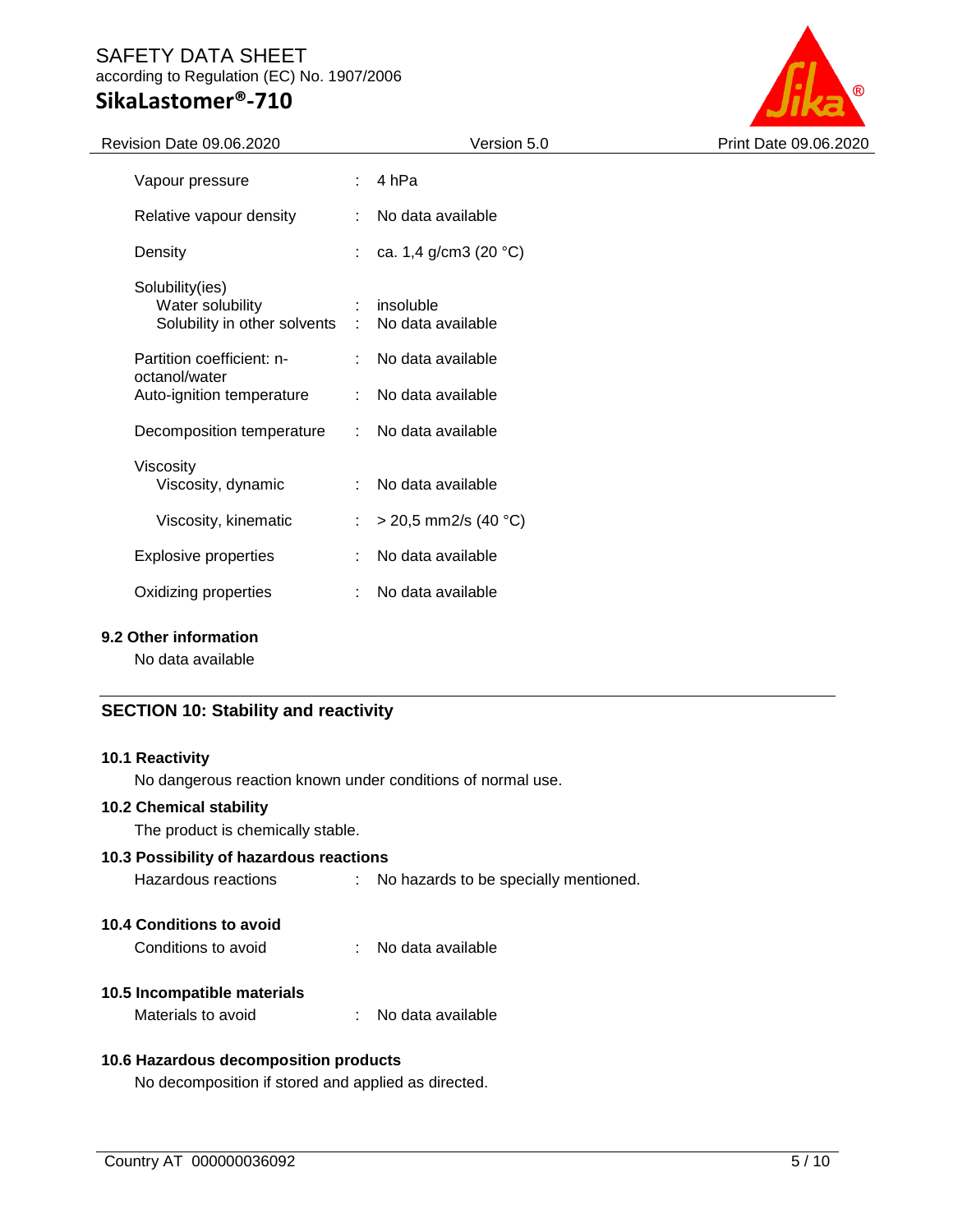

### **SECTION 11: Toxicological information**

#### **11.1 Information on toxicological effects**

#### **Acute toxicity**

Not classified based on available information.

#### **Components:**

|  |  | Hydrocarbons, C9-C11, n-alkanes, isoalkanes, cyclics, <2% aromatics: |
|--|--|----------------------------------------------------------------------|
|  |  |                                                                      |

| Acute oral toxicity |  | LD50 Oral (Rat): > 5.000 mg/kg |  |  |  |
|---------------------|--|--------------------------------|--|--|--|
|---------------------|--|--------------------------------|--|--|--|

Acute dermal toxicity : LD50 Dermal (Rabbit): 3.160 mg/kg

#### **Skin corrosion/irritation**

Not classified based on available information.

#### **Serious eye damage/eye irritation**

Not classified based on available information.

#### **Respiratory or skin sensitisation**

#### **Skin sensitisation**

Not classified based on available information.

#### **Respiratory sensitisation**

Not classified based on available information.

#### **Germ cell mutagenicity**

Not classified based on available information.

#### **Carcinogenicity**

Not classified based on available information.

#### **Reproductive toxicity**

Not classified based on available information.

### **STOT - single exposure**

Not classified based on available information.

#### **STOT - repeated exposure**

Not classified based on available information.

#### **Aspiration toxicity**

Not classified based on available information.

# **SECTION 12: Ecological information**

#### **12.1 Toxicity**

#### **Components:**

Hydrocarbons, C9-C11, n-alkanes, isoalkanes, cyclics, <2% aromatics**:**

Toxicity to daphnia and other : EC50 (Daphnia magna (Water flea)): > 1.000 mg/l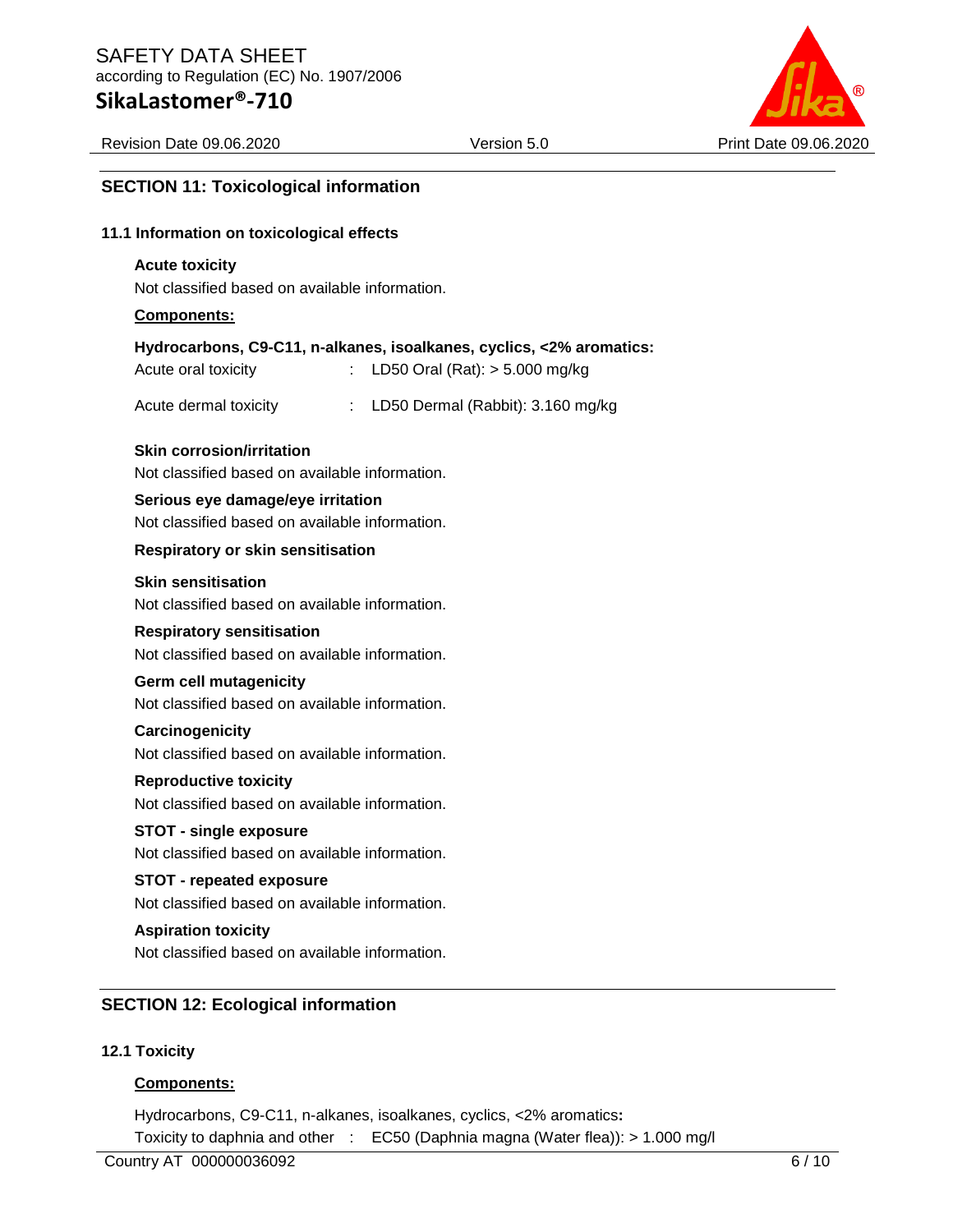# **SikaLastomer®-710**



| Revision Date 09.06.2020                                  | Version 5.0                                                                                                                                                                                                                                                                                                                                                                            | Print Date 09.06.2020 |
|-----------------------------------------------------------|----------------------------------------------------------------------------------------------------------------------------------------------------------------------------------------------------------------------------------------------------------------------------------------------------------------------------------------------------------------------------------------|-----------------------|
| aquatic invertebrates                                     | Exposure time: 48 h                                                                                                                                                                                                                                                                                                                                                                    |                       |
| 12.2 Persistence and degradability<br>No data available   |                                                                                                                                                                                                                                                                                                                                                                                        |                       |
| 12.3 Bioaccumulative potential<br>No data available       |                                                                                                                                                                                                                                                                                                                                                                                        |                       |
| 12.4 Mobility in soil<br>No data available                |                                                                                                                                                                                                                                                                                                                                                                                        |                       |
| 12.5 Results of PBT and vPvB assessment                   |                                                                                                                                                                                                                                                                                                                                                                                        |                       |
| Product:<br>Assessment                                    | This substance/mixture contains no components considered<br>to be either persistent, bioaccumulative and toxic (PBT), or<br>very persistent and very bioaccumulative (vPvB) at levels of<br>0.1% or higher                                                                                                                                                                             |                       |
| 12.6 Other adverse effects                                |                                                                                                                                                                                                                                                                                                                                                                                        |                       |
| <b>Product:</b><br>Additional ecological infor-<br>mation | There is no data available for this product.<br>$\mathcal{I}^{\mathcal{I}}$ .                                                                                                                                                                                                                                                                                                          |                       |
| <b>SECTION 13: Disposal considerations</b>                |                                                                                                                                                                                                                                                                                                                                                                                        |                       |
| 13.1 Waste treatment methods                              |                                                                                                                                                                                                                                                                                                                                                                                        |                       |
| Product                                                   | The generation of waste should be avoided or minimized<br>wherever possible.<br>Empty containers or liners may retain some product residues.<br>This material and its container must be disposed of in a safe<br>way.<br>Dispose of surplus and non-recyclable products via a licensed<br>waste disposal contractor.<br>Disposal of this product, solutions and any by-products should |                       |

at all times comply with the requirements of environmental protection and waste disposal legislation and any regional local authority requirements.

Avoid dispersal of spilled material and runoff and contact with soil, waterways, drains and sewers.

Austria - Waste catalogue : 55907 Contaminated packaging : Completely emptied packagings can be given for recycling. Packaging containing remains of dangerous substances, as well as packagings disposed of remains can be unharmed eliminated in accordance with the regulations.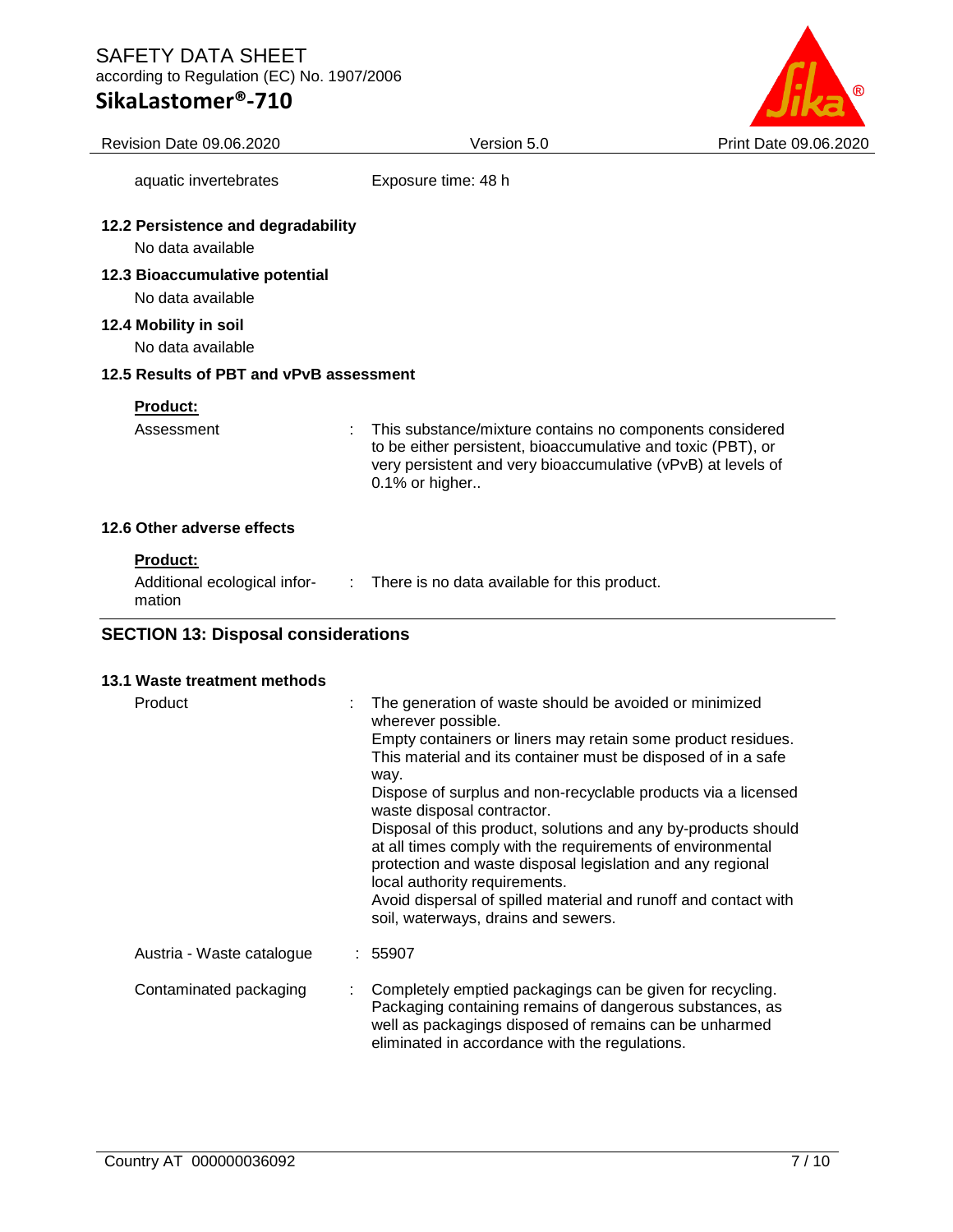# **SikaLastomer®-710**

Revision Date 09.06.2020 Version 5.0 Print Date 09.06.2020



# **SECTION 14: Transport information**

#### **14.1 UN number**

Not regulated as a dangerous good

#### **14.2 UN proper shipping name**

Not regulated as a dangerous good

### **14.3 Transport hazard class(es)**

Not regulated as a dangerous good

#### **14.4 Packing group**

Not regulated as a dangerous good

#### **14.5 Environmental hazards**

Not regulated as a dangerous good

#### **14.6 Special precautions for user**

Not applicable

#### **14.7 Transport in bulk according to Annex II of Marpol and the IBC Code**

Not applicable for product as supplied.

# **SECTION 15: Regulatory information**

#### **15.1 Safety, health and environmental regulations/legislation specific for the substance or mixture**

| REACH - Restrictions on the manufacture, placing on<br>the market and use of certain dangerous substances,<br>preparations and articles (Annex XVII) |                                                                                                                                                                                                             |    | : Not applicable                                     |
|------------------------------------------------------------------------------------------------------------------------------------------------------|-------------------------------------------------------------------------------------------------------------------------------------------------------------------------------------------------------------|----|------------------------------------------------------|
| International Chemical Weapons Convention (CWC)<br><b>Schedules of Toxic Chemicals and Precursors</b>                                                |                                                                                                                                                                                                             | ÷. | Not applicable                                       |
| REACH - Candidate List of Substances of Very High<br>Concern for Authorisation (Article 59).                                                         |                                                                                                                                                                                                             |    | None of the components are listed<br>$(=>0.1\%).$    |
| REACH - List of substances subject to authorisation<br>(Annex XIV)                                                                                   |                                                                                                                                                                                                             |    | : Not applicable                                     |
| Regulation (EC) No 1005/2009 on substances that de-<br>plete the ozone layer                                                                         |                                                                                                                                                                                                             |    | : Not applicable                                     |
| Regulation (EU) 2019/1021 on persistent organic pollu-<br>tants (recast)                                                                             |                                                                                                                                                                                                             |    | $:$ Not applicable                                   |
| Regulation (EC) No 649/2012 of the European Parlia-<br>ment and the Council concerning the export and import<br>of dangerous chemicals               |                                                                                                                                                                                                             |    | : Not applicable                                     |
| <b>REACH Information:</b>                                                                                                                            | All substances contained in our Products are<br>- registered by our upstream suppliers, and/or<br>- registered by us, and/or<br>- excluded from the regulation, and/or<br>- exempted from the registration. |    |                                                      |
| Risk classification according<br>÷.                                                                                                                  |                                                                                                                                                                                                             |    | Exemption: Not regulated VBF AT, for paragraph 3, 3. |

to VbF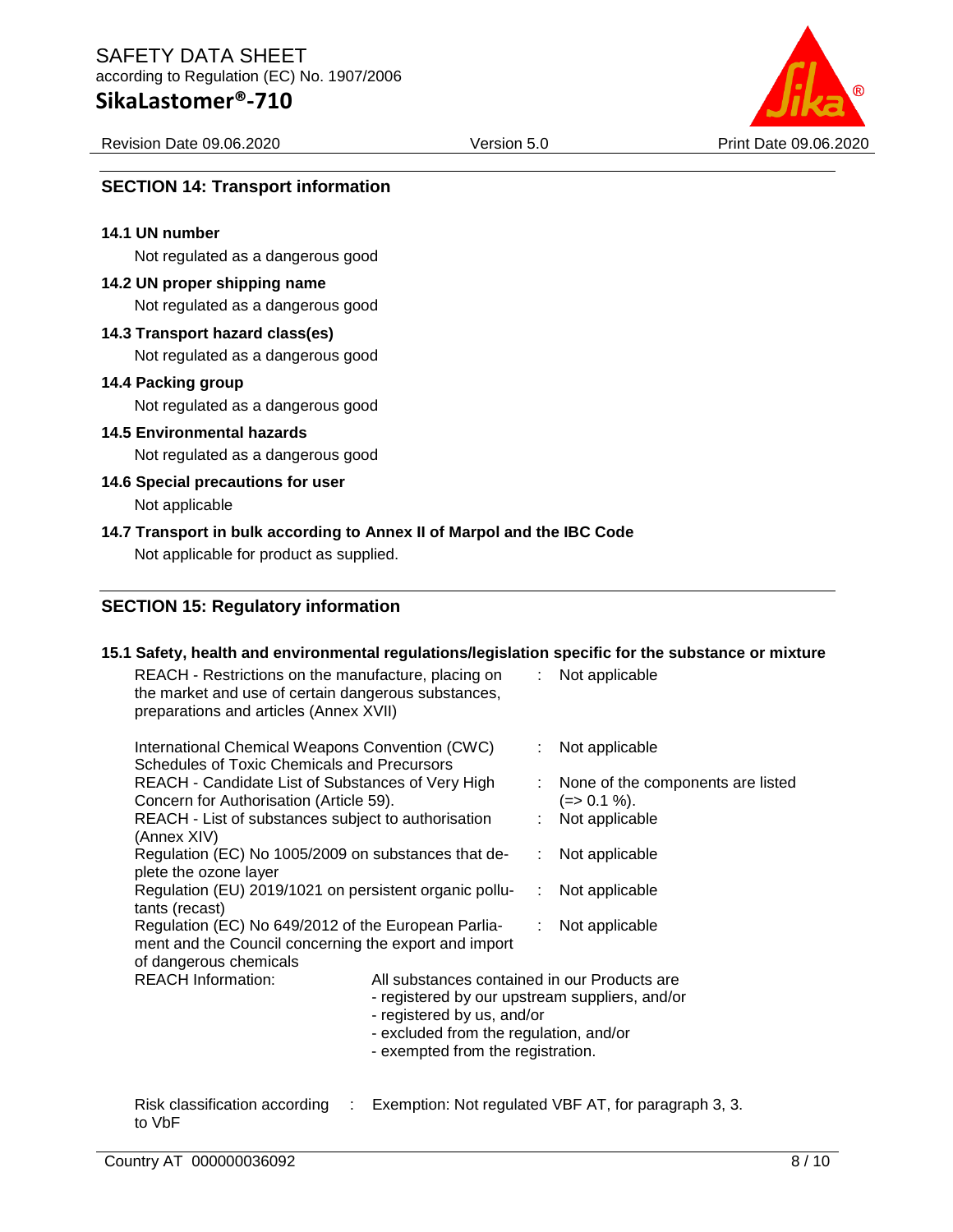

Revision Date 09.06.2020 Version 5.0 Print Date 09.06.2020

Seveso III: Directive 2012/18/EU of the European Parliament and of the Council on the control of major-accident hazards involving dangerous substances. Not applicable

| Water contaminating class<br>(Germany) | ÷. | WGK 1 slightly hazardous to water<br>Classification according to AwSV, Annex 1 (5.2)                                                                                                                                                                                                             |
|----------------------------------------|----|--------------------------------------------------------------------------------------------------------------------------------------------------------------------------------------------------------------------------------------------------------------------------------------------------|
| Volatile organic compounds             |    | Law on the incentive tax for volatile organic compounds<br>(VOCV)<br>Volatile organic compounds (VOC) content: 13,85 %<br>Directive 2010/75/EU of 24 November 2010 on industrial<br>emissions (integrated pollution prevention and control)<br>Volatile organic compounds (VOC) content: 13,85 % |

### **15.2 Chemical safety assessment**

No Chemical Safety Assessment has been carried out for this mixture by the supplier.

# **SECTION 16: Other information**

| <b>Full text of H-Statements</b>        |                                                                                                                                                                                                                                                   |
|-----------------------------------------|---------------------------------------------------------------------------------------------------------------------------------------------------------------------------------------------------------------------------------------------------|
| H <sub>226</sub>                        | Flammable liquid and vapour.                                                                                                                                                                                                                      |
| H304                                    | May be fatal if swallowed and enters airways.                                                                                                                                                                                                     |
| H336                                    | May cause drowsiness or dizziness.                                                                                                                                                                                                                |
| <b>Full text of other abbreviations</b> |                                                                                                                                                                                                                                                   |
| Asp. Tox.                               | Aspiration hazard                                                                                                                                                                                                                                 |
| Flam. Liq.                              | Flammable liquids                                                                                                                                                                                                                                 |
| <b>STOT SE</b>                          | Specific target organ toxicity - single exposure                                                                                                                                                                                                  |
| ADR.                                    | European Agreement concerning the International Carriage of<br>Dangerous Goods by Road                                                                                                                                                            |
| CAS                                     | <b>Chemical Abstracts Service</b>                                                                                                                                                                                                                 |
| <b>DNEL</b>                             | Derived no-effect level                                                                                                                                                                                                                           |
| <b>EC50</b>                             | Half maximal effective concentration                                                                                                                                                                                                              |
| <b>GHS</b>                              | Globally Harmonized System                                                                                                                                                                                                                        |
| <b>IATA</b>                             | International Air Transport Association                                                                                                                                                                                                           |
| <b>IMDG</b>                             | International Maritime Code for Dangerous Goods                                                                                                                                                                                                   |
| LD50                                    | Median lethal dosis (the amount of a material, given all at<br>once, which causes the death of 50% (one half) of a group of<br>test animals)                                                                                                      |
| <b>LC50</b>                             | Median lethal concentration (concentrations of the chemical in<br>air that kills 50% of the test animals during the observation<br>period)                                                                                                        |
| <b>MARPOL</b>                           | International Convention for the Prevention of Pollution from<br>Ships, 1973 as modified by the Protocol of 1978                                                                                                                                  |
| OEL                                     | Occupational Exposure Limit                                                                                                                                                                                                                       |
| <b>PBT</b>                              | Persistent, bioaccumulative and toxic                                                                                                                                                                                                             |
| <b>PNEC</b>                             | Predicted no effect concentration                                                                                                                                                                                                                 |
| <b>REACH</b>                            | Regulation (EC) No 1907/2006 of the European Parliament<br>and of the Council of 18 December 2006 concerning the Reg-<br>istration, Evaluation, Authorisation and Restriction of Chemi-<br>cals (REACH), establishing a European Chemicals Agency |